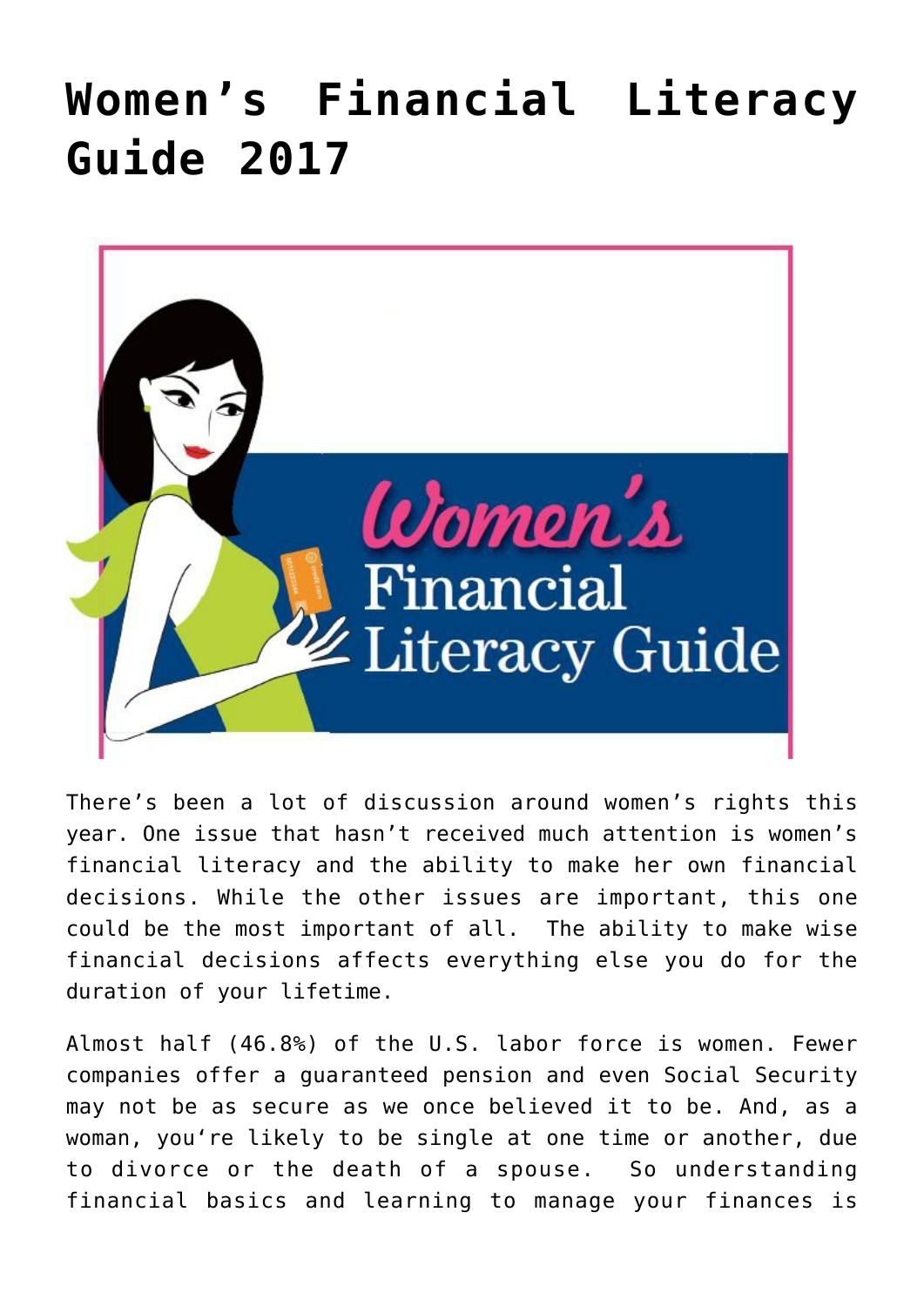essential. To do this you need to be financially literate.

## **What exactly is Financial Literacy?**

The FINRA Investor Education Foundation's annual *National Financial Capability St*udy tests financial literacy based on three concepts that are fundamental to how you manage resources and make financial decisions.

- 1. Interest rate calculations
- 2. How Inflation works
- 3. Risk diversification

## **Financial Literacy and Women**

Several studies show that when asked just three questions that measure knowledge of basic financial concepts, women are less likely than men to answer correctly and more likely to indicate that they don't know the answer. In the U.S. the overall financial literacy rate is generally low, but women are lagging behind the men. Only 22.8% of women got all the questions in the National Financial Literacy Quiz correct.

**Download the [2017 Women's Financial Literacy Guide](https://www.davidlerner.com/womensfinances)** to see the questions, take the quiz and learn more about these basic financial concepts every women needs to understand.

## IMPORTANT DISCLOSURES

Material contained in this article is provided for information purposes only and is not intended to be used in connection with the evaluation of any investments offered by David Lerner Associates, Inc. This material does not constitute an offer or recommendation to buy or sell securities and should not be considered in connection with the purchase or sale of securities.

The materials in the guide are provided for general information and educational purposes based upon publicly available information from sources believed to be reliable– we